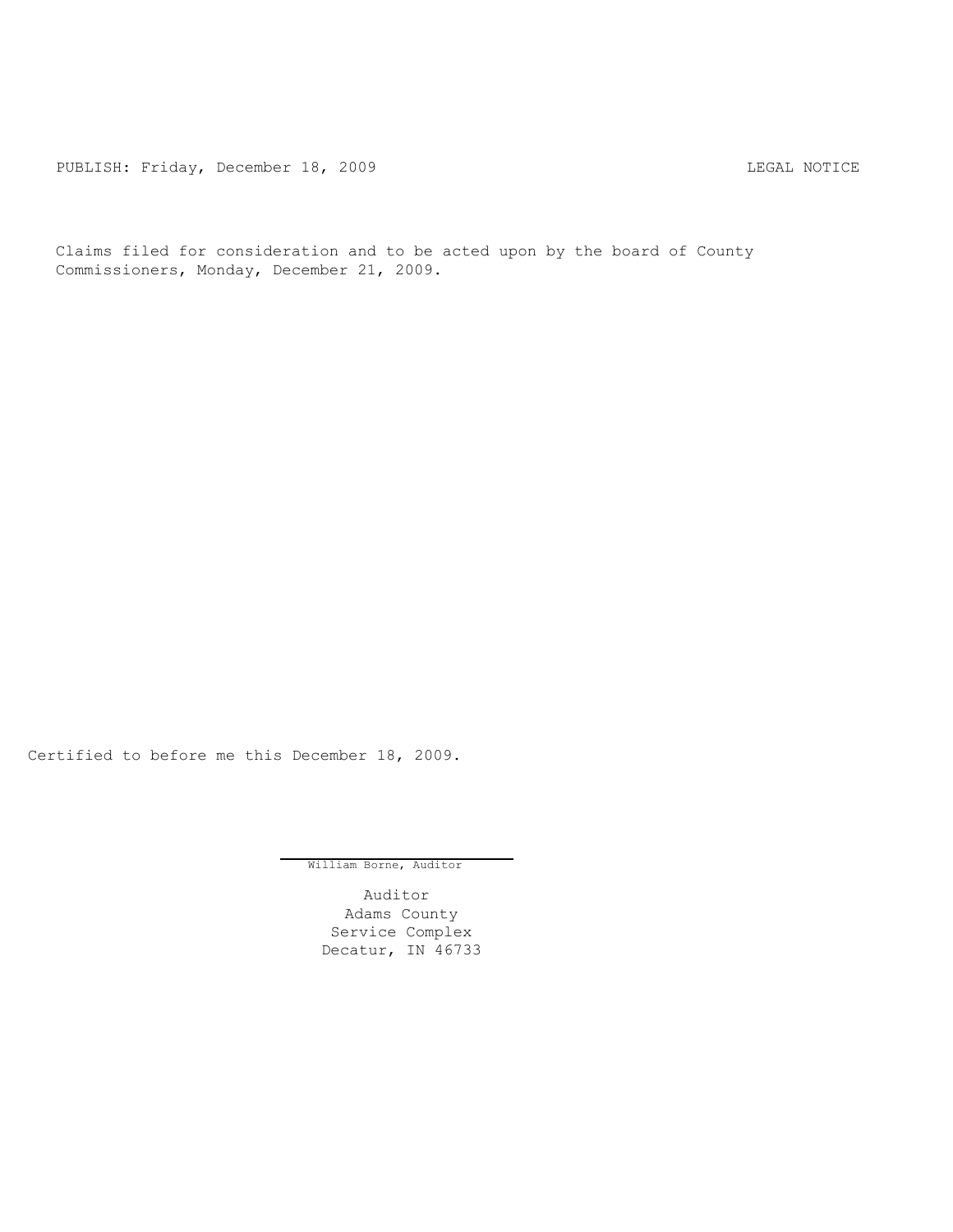

## **Claims Docket for Newspaper Adams County, Indiana**

## For Period: **11/10/2009** to **11/30/2009**

*313 W. Jefferson St. Decatur, IN 46733 (219) 724-2600*

Date Claims to be Paid: **12/21/2009**

| <b>Vendor</b>                    | Amount    | Vendor                                    | Amount     |
|----------------------------------|-----------|-------------------------------------------|------------|
| <b>Adams County Auto Supply</b>  | 223.40    | Adams Memorial Hospital                   | 96,668.97  |
| Adams County Solid Waste         | 4.16      | <b>Adams County Treasurer</b>             | 286,173.59 |
| <b>AIT</b> Laboratories          | 360.00    | Indiana Michigan Power                    | 11,592.42  |
| American Health Care             | 62.22     | Appraisal Research Corpor                 | 800.00     |
| Berne Ready Mix                  | 277.23    | Berne Tri-Weekly News                     | 30.96      |
| Brown, Blair A.                  | 3,680.00  | Hoosier Blue Flame                        | 33.00      |
| Brateman's                       | 737.36    | Chet's Pest Control                       | 90.00      |
| Cintas Location #338             | 46.06     | City Of Decatur                           | 1,115.90   |
| Decatur True Value               | 24.71     | <b>Complete Printing Service</b>          | 474.20     |
| Sigworth, Darrell W.             | 99.00     | Decatur Daily Democrat                    | 20.72      |
| Decatur Tire Center              | 110.35    | Downing & Glancy Funeral Home             | 100.00     |
| Kiess, Duane A.                  | 50.00     | Edris, Brown, Johnson, Antrim, & Brown-St | 1,293.28   |
| <b>Everett Drainage</b>          | 40,020.42 | Gordon Food Service                       | 4,835.21   |
| Graber Insurance, Inc.           | 105.00    | Grimm's Auto                              | 38.50      |
| Haywood Printing Company         | 493.27    | Imaging Office Systems, I                 | 195.50     |
| Indiana Stamp Company            | 34.50     | Indiana State Police Trai                 | 154.00     |
| Indiana University               | 40.00     | <b>Innovative Concepts</b>                | 2,041.30   |
| Smith, Jan                       | 20.00     | Spaulding, Joe                            | 91.52      |
| Johnson, Joseph M.               | 240.00    | K-Mart                                    | 355.17     |
| Keepsake Marriage Certifi        | 245.00    | L & S Distributing                        | 1,016.99   |
| Busse, Louise                    | 112.40    | Gresla, Mark S. Md                        | 420.25     |
| Meshberger Brothers Stone        | 93,428.91 | Minds Eye Graphics                        | 203.91     |
| Monroe Water Department          | 131.14    | Moser Motor Sales, Inc.                   | 10.50      |
| Nipsco                           | 2,350.89  | Park Center, Inc.                         | 84,453.50  |
| MacDonald Machinery Compa        | 68.61     | Professional Software Cor                 | 50.00      |
| Quill Corporation                | 52.68     | Roto-Rooter                               | 220.00     |
| <b>Shell Fleet Plus</b>          | 19.36     | Sherwin-Williams                          | 394.23     |
| <b>Shifferly Dodge</b>           | 213.85    | St. Joseph Hospital Labor                 | 545.00     |
| Baumann, Steve                   | 50.00     | Stone-Street Quarries                     | 909.39     |
| Reynolds, Tamara J.              | 500.00    | Smith, Teryl R.                           | 316.70     |
| Print Shop                       | 3,212.95  | Sheets, Thomas Wade                       | 91.13      |
| <b>Tractor Supply Company</b>    | 49.98     | Tri-State First Aid                       | 50.35      |
| Two Brothers Restaurant          | 133.99    | U.S. Postmaster                           | 9,380.00   |
| Underground Pipe & Valve,        | 4,351.45  | Victoria Ellis                            | 20.00      |
| Wal-Mart / GEMB                  | 231.16    | Wayne - Vaughn                            | 431.45     |
| Wemhoff Land Surveying, I        | 420.00    | West Payment Center                       | 1,582.00   |
| Witham Toxicology Laboratory     | 1,261.00  | D & D Auto Repair                         | 940.78     |
| Fred A. Schurger                 | 11.70     | Cook, Russell E.                          | 20.00      |
| Burry, Herman, Miller, Brown     | 10,204.80 | Ikon Office Solutions                     | 4,431.24   |
| CenturyLink                      | 8,568.08  | Teeple, Gary                              | 20.00      |
| Bioject, Inc.                    | 544.05    | <b>Adams County Highway Department</b>    | 1,156.33   |
| Imi Irving Material, Inc.        | 292.56    | J. L. Manufacturing & Fab.                | 201.25     |
| Patrick Norton                   | 35.88     | Rudd Equipment                            | 568.49     |
| Zep Manufacturing Company        | 115.32    | Croy Machine & Fabricatio                 | 385.24     |
| D. L. H. Mechanical              | 240.10    | Thyssenkrupp Elevators                    | 1,080.00   |
| Schurger, Zurcher, Snyder, Brown | 320.00    | Duane Moser                               | 2,547.00   |
| DuWayne W. Herman                | 25.00     | Purdue University                         | 1,246.52   |
| Adam T. Miller                   | 25.00     | Myers Furniture                           | 2,561.20   |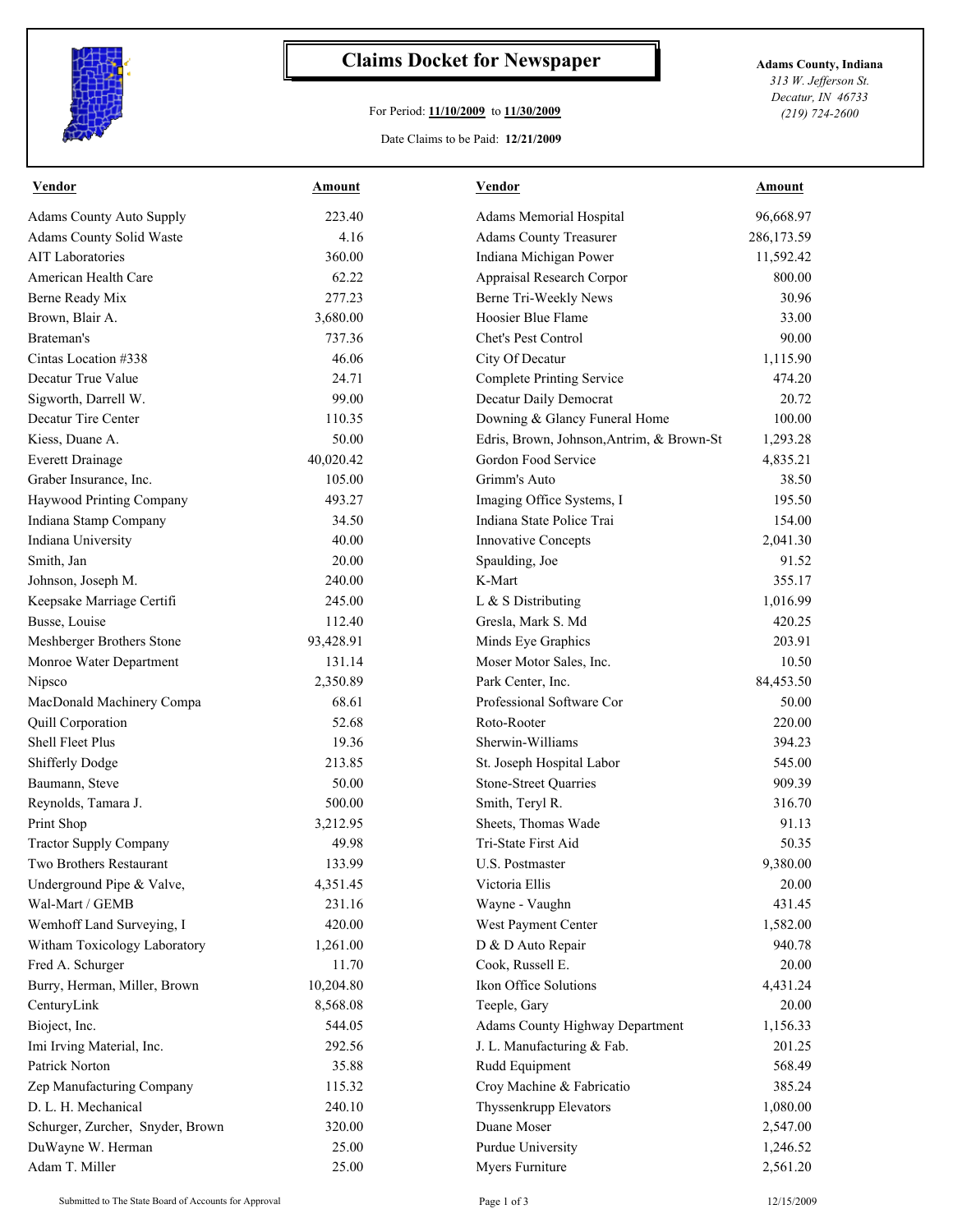| Larry L. Lautzenheiser              | 1,360.00 | Association Of Prosecutin          | 207.53    |
|-------------------------------------|----------|------------------------------------|-----------|
| Bauman Upholstery, Inc.             | 150.00   | Nowak Supply Company, Inc          | 355.74    |
| Bixler Insurance, Inc.              | 225.00   | Lehman Auto Sales                  | 518.41    |
| <b>Energy Products</b>              | 223.78   | Decatur Veterinary Hospit          | 25.00     |
| B & K Hydraulics                    | 80.00    | Boyce Forms - Systems              | 241.32    |
| Office Depot                        | 76.96    | Jackson Oil & Solvents, I          | 1,578.51  |
| Arthur L. Nussbaum                  | 20.00    | Dan M. Elzey                       | 20.00     |
| Michael M. Mahan                    | 240.00   | Dr. Michael Ainsworth              | 700.00    |
| Chad W. Sprunger                    | 1,403.13 | Ace Radiator, Inc.                 | 86.25     |
| Zurcher Tire, Inc.                  | 144.94   | Shambaugh & Son, Inc.              | 20,275.56 |
| Hull Brothers, Inc.                 | 76.32    | Tom Magnan/Special Needs           | 475.30    |
| Matthew Bender                      | 250.99   | Indiana Dept. Of Workforc          | 1,380.00  |
| Arthur J. Booth                     | 20.00    | Sherry Laboratories                | 65.00     |
| Geraldine Sudduth                   | 79.20    | The Gledhill Road Machine          | 718.36    |
| Motorola                            | 1,185.00 | Benicomp, Inc                      | 66,387.05 |
| Dubach Excavating                   | 4,465.45 | Hunts Appliance Service            | 2,250.00  |
| Pizza Hut                           | 76.70    | Harvest Land Co-op                 | 976.75    |
| Wal-Mart                            | 124.92   | J. D. Digging                      | 560.00    |
| <b>Adams County Truck Repair</b>    | 410.08   | Advanced Imaging Solutions, Inc.   | 79.62     |
| <b>Fastenal Company</b>             | 115.96   | Leslie W. Marckel                  | 20.00     |
| Adams County Sheriff                | 194.00   | <b>ERS</b> Wireless Communications | 33.00     |
| Allen County Auditor                | 175.77   | Michael G. Werling                 | 337.50    |
| 101 Auto Body                       | 719.50   | Kim A. Fruechte                    | 20.00     |
| Wheeler's Sharpening                | 40.50    | Troyer's                           | 3,391.34  |
| DeVoss, Johnson, Baker, & Ainsworth | 2,496.00 | Thomas C. Allen                    | 286.00    |
| Edwin Ford                          | 20.00    | Charles Padgett, Jr.               | 20.00     |
| S & S Worldwide                     | 267.82   | Kendall Electric, Inc.             | 73.93     |
| Adams/Wells Crisis Center           | 550.00   | <b>Advanced Painting</b>           | 4,710.00  |
| Dave Schirack Construction          | 240.00   | TV Guide                           | 60.00     |
| Indiana Department of Revenue       | 270.00   | <b>Uricks Trucking</b>             | 266.00    |
| Neil Keller                         | 240.00   | Galen Bauman                       | 240.00    |
| Larry Weaver                        | 64.68    | Joseph M. Johnson, III             | 1,274.73  |
| Pramod K. Carpenter, MD             | 800.00   | <b>Standard Register Company</b>   | 205.55    |
| Kids Law                            | 5,672.00 | Angela Brite                       | 39.60     |
| <b>Adams County Bar Association</b> | 2,586.00 | Barnes & Thornburg                 | 84.00     |
| Michelle Hackenjos                  | 76.20    | Robert Barger                      | 20.00     |
| Alpine Falls, Inc.                  | 101.33   | William Borne                      | 592.40    |
| Forms Management Group, Inc.        | 500.99   | Indiana Public Defender Council    | 240.00    |
| Deborah A. Schantz                  | 50.00    | Daniel J. Michaels                 | 20.00     |
| Henry R. Mayer                      | 20.00    | Marvin Hirschy                     | 680.00    |
| Extinguisher Co. No. 1              | 247.50   | Verizon Wireless                   | 442.92    |
| <b>Stationair's Express</b>         | 4,203.26 | Karla Marbach                      | 77.59     |
| Matrix Integration                  | 4,814.00 | Moore Medical Corporation          | 893.43    |
| Holly L. Degitz                     | 121.00   | Rex M. Moore                       | 1,055.44  |
| Ian M. Gilbert                      | 108.38   | Eugene Weber                       | 20.00     |
| Habegger's Ace Lumber #4488         | 14.99    | Schwartz Blacksmith, LLC           | 59.40     |
| Chad Kukelhan                       | 25.00    | Cochran Distributing               | 127.50    |
| John August                         | 138.60   | L & L Excavating                   | 441.08    |
| LBH Chemical & Industrial           | 394.05   | Fort Wayne Medical Laboratory      | 124.00    |
| Spam Soap                           | 1,350.00 | Mediacom                           | 159.95    |
| Jeremy Wetter                       | 686.60   | Richard F. Thompson                | 59.40     |
| <b>IKON Office Solutions</b>        | 738.09   | Office Depot                       | 405.37    |
| Decatur Ace Hardware                | 649.91   | Kevin McIntosh                     | 20.00     |
| Association of Indiana Counties     | 200.00   | Primco, Inc.                       | 25,879.14 |
| Mark R. Mitchel                     | 20.00    | Mark Cook                          | 240.00    |
| First Response                      | 293.90   | ScriptLogic                        | 347.25    |
| Mark Habegger                       | 20.00    | Jerry Schwartz                     | 20.00     |